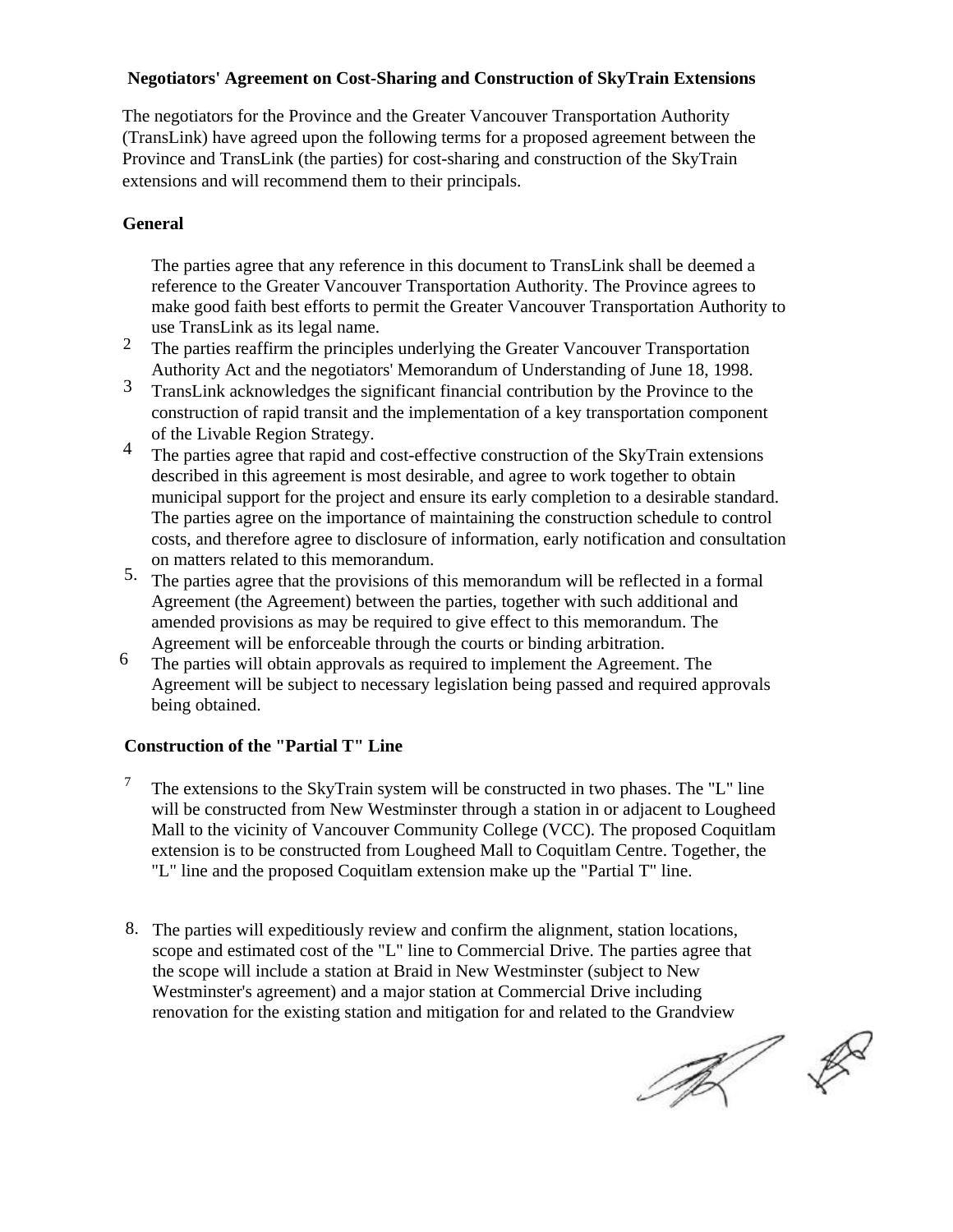Cut. The Province confirms that it has budgeted \$1,167 million for the construction of the "L" line.

- 9. The parties will determine the alignment, station locations, scope, and cost for the proposed Coquitlam extension and confirm their agreement on these issues in a written agreement. The parties agree the scope for the proposed Coquitlam extension will include an extended tunnel section in the City of Port Moody. The parties will seek the agreement of the municipalities to the alignment and station locations for the proposed Coquitlam extension, and the Province will seek the necessary environmental approvals and permits.
- 10. The Province, using Rapid Transit Project 2000 Ltd. as its agent will, upon receipt of the necessary environmental approvals construct the "Partial T" line and purchase SkyTrain cars for that portion of the line.
- 11. The parties agree to cost share on an equal basis certain items not in the scopes to be reviewed under Clause 8 and determined under Clause 9 to a maximum of \$60 million, including the Lake City Station and selected street improvements in Burnaby, mitigation along the Fraser River in New Westminster and such additional items determined by the parties, including, without limitation, bus loops, station enhancements, and park and ride facilities. TransLink will pay its 50% share for each of these items when the item has been constructed based on a billing from the Province, which will contain reasonable details of the expenditures made to permit TransLink to confirm the nature of the expenditures.
- 12. The parties will expeditiously review the proposed design of the Lougheed Mall station and either confirm or modify its alignment and configuration. If the configuration is modified, the related cost will be shared between the parties under Clause 11. If agreement cannot be reached on the alignment and configuration of the Lougheed Mall station, the matter will be referred back to the negotiators for resolution.
- 13. Upon the later of the date when all of the "Partial T" line enters into revenue service and December 31, 2005, and so long as the revenue sources and taxing authorities contained in the GVTA Act as passed and as modified in this memorandum remain in effect as of that date, TransLink will pay to the Province an amount of \$650 million as its remaining share of the cost of construction for the "Partial T" line and shall have no further financial obligation.

### **Construction of the Proposed Extension West of the Vicinity of Vancouver Community College**

- 14. The parties acknowledge that the City of Vancouver is undertaking a study (the City of Vancouver study) of potential technologies applicable west of Commercial Drive, with financial support from the parties.
- 15. TransLink acknowledges that the Province wishes any proposed extension to the west of the vicinity of VCC to be constructed using SkyTrain technology.
- 16. The parties agree that it is desirable to seek agreement on the endpoint for the proposed extension to the west and undertake its construction expeditiously after the completion of the "Partial T line".

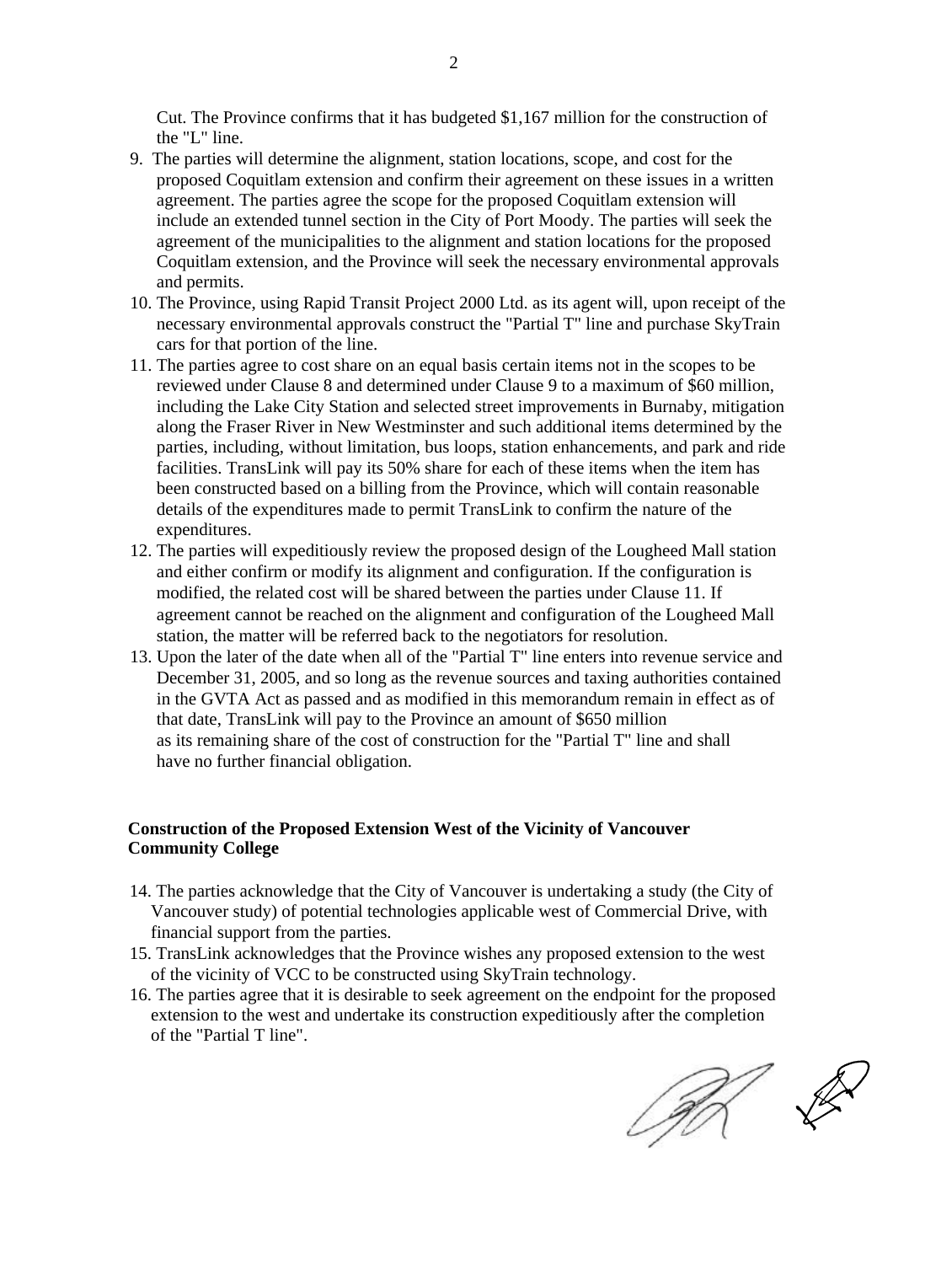- 17. The parties acknowledge that the City of Vancouver is evaluating alternate routes west of Commercial Drive, and that the selection of a route from Commercial to the vicinity of VCC has cost and alignment implications for the proposed extension west of the vicinity of VCC. The parties will identify the implications of the alignment decision and possible options to deal with these by July 15, 1999.
- 18. The parties agree that the City will have the opportunity to select its preferred alignment option from Commercial to the vicinity of VCC, in consultation with the parties, and that this decision will be made by July 31, 1999. Notwithstanding other provisions of this agreement, if there are any cost savings within the "L" line associated with the preferred alignment option, the parties will discuss ways in which savings will be applied to the work within those mitigation measures listed in clause 11 or credited to the extension to the west (if any such extension is agreed to), or other mutually agreed-to elements so that any saving may be shared by the parties.
- 19. Any westerly extension toward Granville Street will be cost shared 67% province/33% TransLink. The Province may elect to alter the cost sharing by increasing its share of the cost between the vicinity of VCC and Cambie Street and decreasing its share of the cost from Cambie Street to Granville Street by an equal amount. The Province will cost share only if the extension utilizes SkyTrain technology. Any extension beyond Granville Street will be funded fully by TransLink.
- 20. After the cost sharing is determined, the parties, in consultation with the City, will make good faith best efforts to determine, by March 31 of 2000, the endpoint for the proposed extension to the west using SkyTrain technology. This determination will give full consideration to the results of the City of Vancouver study.
- 21. The Province agrees that if agreement on an endpoint for the proposed extension to the west cannot be reached, it will not construct rapid transit beyond the vicinity of VCC.
- 22. If the parties agree on an endpoint, they will agree on scope and station locations and the estimate for construction to the endpoint and reflect these in a written agreement.
- 23. On confirmation of the estimate for construction to the agreed endpoint, subject to all necessary environmental approvals and permits, the Province will enter into construction agreements for the extension.

#### **Other Agreements**

- 24. Translink will pay, from its funds, for system upgrades and to maintain the guideway and accommodate the new Mark 11 vehicles up to a total cost of \$94 million. TransLink will, as previously committed, pay from its existing funds for the purchase of 20 Mark 11 vehicles. Payment will be made when system upgrades and guideway maintenance are complete based on a billing from the Province, which will contain reasonable details of the expenditures made to permit TransLink to confirm the nature of the expenditures.
- 25. The parties agree that there will be provisions for scope changes beyond those specifically provided for in this agreement, and for variances from budget. Related costs or savings will be charged or credited as follows:

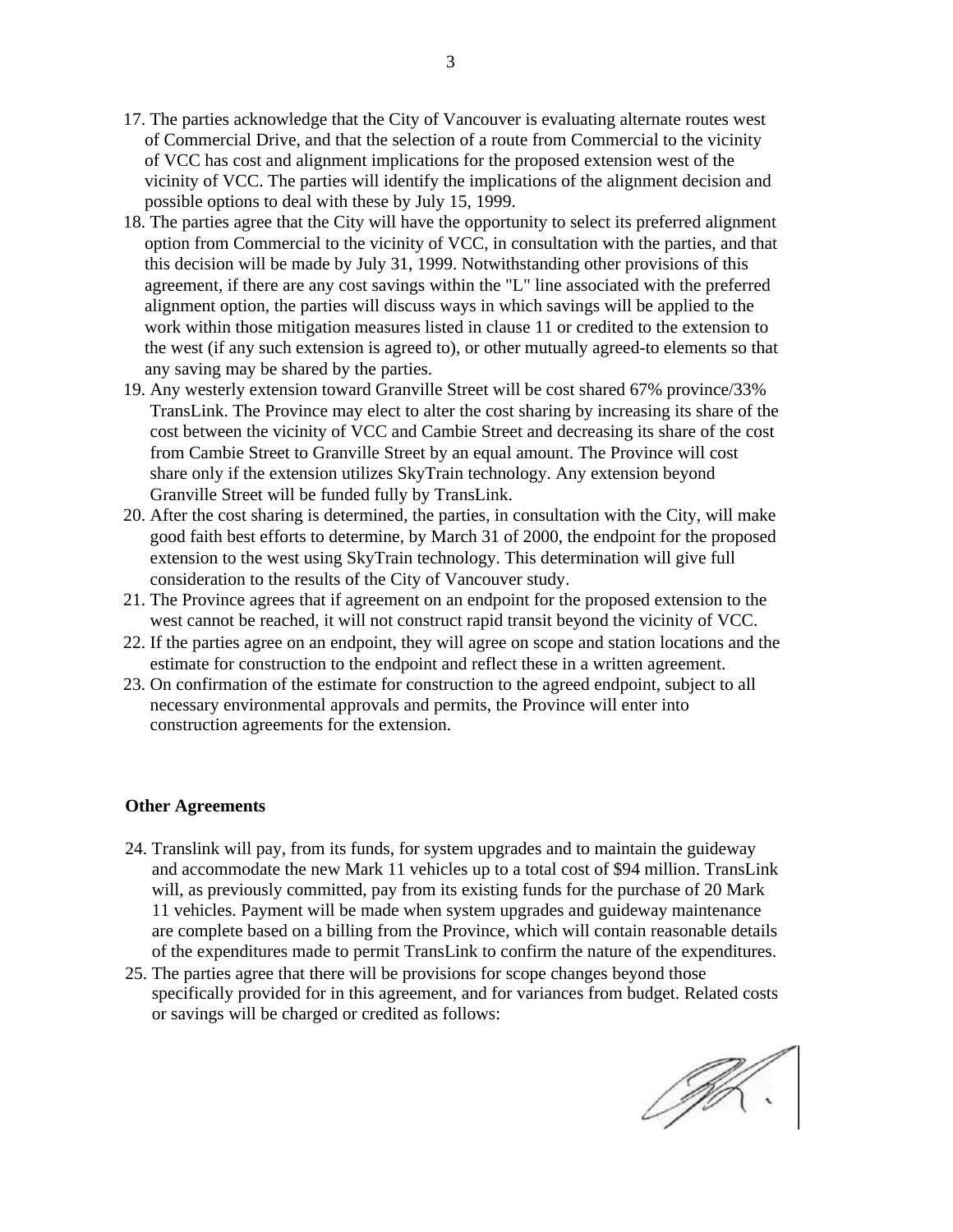- a) Costs or savings arising from scope changes required by either party after finalization of the Agreement will be charged or credited to the party requiring the change.
- b) Costs or savings arising from scope changes agreed by the parties will be charged or credited to the project cost.
- c) Cost variances related to construction or other factors not related to change of scope will be borne by or credited to the Province.
- 26. The province and TransLink will conclude lease arrangements for the guideways in both the existing system and the system extensions for a nominal cost, providing for TransLink use on terms consistent with those in the Order in Council passed on March 30, 1999 and the relevant prior Memorandum of Understanding. The Agreement will be subject to the conclusion of such lease arrangements.
- 27. TransLink will provide access to the existing system, personnel, control room and technology upon finalization of this Negotiators' Agreement to facilitate the construction of the project.
- 28. TransLink agrees to enter into good faith negotiations with Bombardier to conclude an agreement to operate and maintain the SkyTrain system at a cost not greater and a performance level not lower than that which TransLink would achieve if it operated the system at an equivalent service level. Negotiations on this agreement will commence not later than September 1, 1999 and conclude by December 31, 1999.

The Province may participate on the TransLink negotiation team. If the Province disputes TransLink's assessment of the costs and performance TransLink could achieve through operation of the system directly, the parties agree to refer the determination of such cost and performance to the negotiators first and to a third party in the event that the negotiators are unable to agree.

- 29. For simplicity of continuing operations, the parties prefer that the agreements to document the terms for Bombardier's operation and maintenance of the SkyTrain system be bilateral as between the Province and TransLink and Bombardier and TransLink, but a tripartite agreement will be acceptable if legally required to protect the interests of the Province. An agreement between the Province and TransLink (or tripartite agreement) will include an indemnification for costs to the Province under the Province's agreement with Bombardier should TransLink cancel its agreement with Bombardier for other than performance or cost reasons or other grounds specified within the agreement(s) documenting the terms for Bombardier's operation and maintenance of the SkyTrain system.
- 30. The Province will in good faith make best efforts to ensure that ICBC will not issue insurance to automobile and small truck owners or operators required to have such insurance if a motor vehicle fee duly levied against the owners or operators by TransLink is not fully paid. TransLink agrees to compensate ICBC for administration costs legitimately incurred to apply this requirement.
- 31. The Province will support and facilitate in good faith discussions between ICBC and TransLink and make best efforts to ensure that ICBC will provide the capability for TransLink to issue separate bills for the motor vehicle levy. TransLink agrees to compensate ICBC for costs legitimately incurred to issue these bills.
- 32. In recognition of the administrative complexity of the existing provisions relating to collection of taxes on parking stalls, the Province will provide TransLink the

IJK.